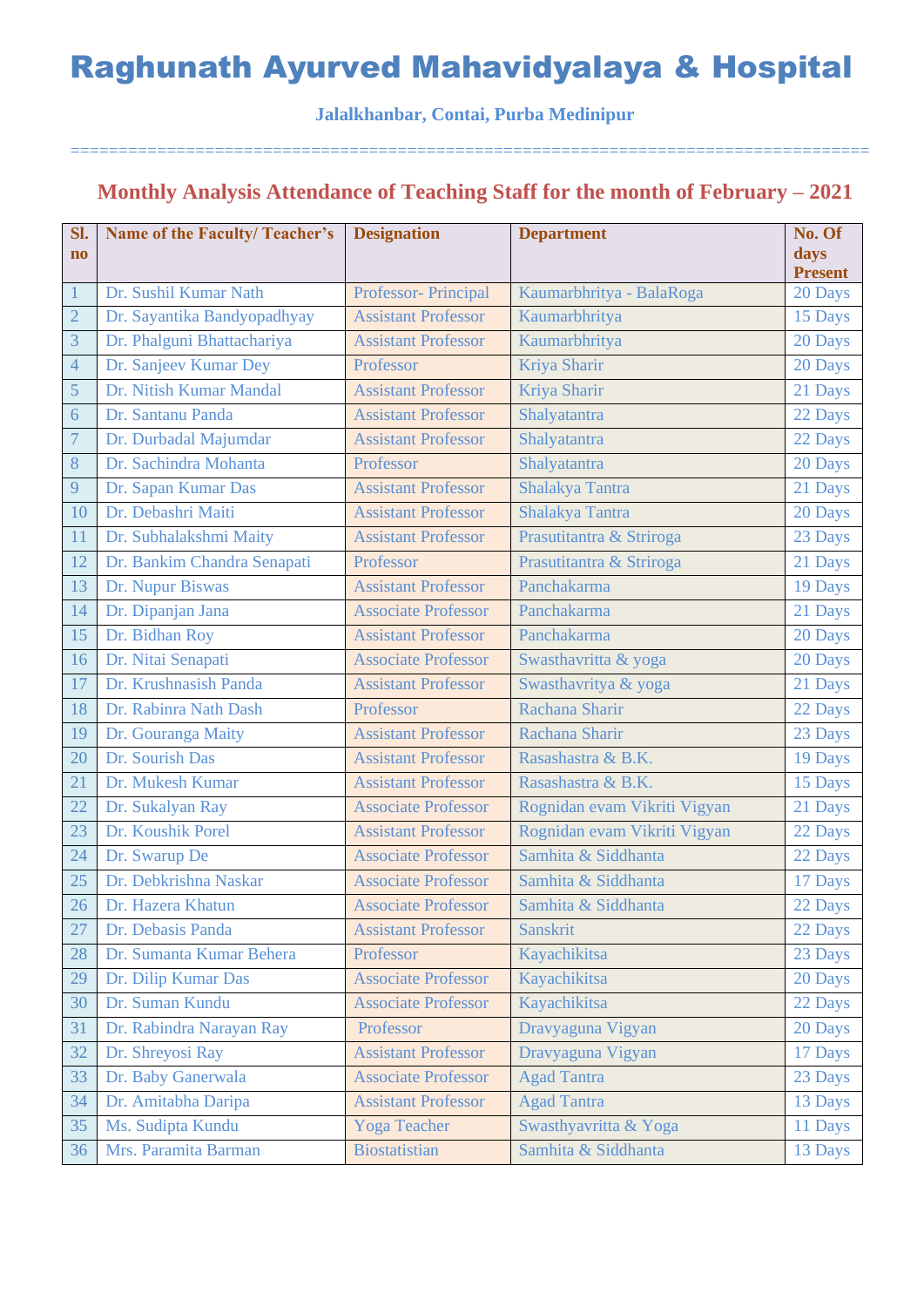### **Jalalkhanbar, Contai, Purba Medinipur**

| Sl.            | <b>Name of the College Staff</b> | <b>Designation</b>                | <b>Department</b>    | No. Of         |
|----------------|----------------------------------|-----------------------------------|----------------------|----------------|
| $\mathbf{n}$   |                                  |                                   |                      | days           |
|                |                                  |                                   |                      | <b>Present</b> |
|                | Mr. Swasti Sundar Jana           | Librarian                         | <b>College Staff</b> | 20 Days        |
| $\overline{2}$ | Mr. Bijan Jana                   | <b>Assistant Librarian</b>        | <b>College Staff</b> | 23 Days        |
| $\overline{3}$ | Ms. Shrabana Bera                | <b>Library Attendant</b>          | <b>College Staff</b> | 21 Days        |
| $\overline{4}$ | Mr. Chandan Kumar Maiti          | Staff for Admin. & Acct. Services | <b>College Staff</b> | 24 Days        |
| 5              | Mr. Krishna Rana                 | Staff for Admin. & Acct. Services | <b>College Staff</b> | 24 Days        |
| $\overline{6}$ | Mr. Shankar Prasad Barman        | Staff for Admin. & Acct. Services | <b>College Staff</b> | 22 Days        |
| $\overline{7}$ | Ms. Sritama Sinha                | Staff for Admin. & Acct. Services | <b>College Staff</b> | 23 Days        |
| 8              | Mr. Sumit Bera                   | Staff for Admin. & Acct. Services | <b>College Staff</b> | 20 Days        |
| 9              | Mr. Pulak Pradhan                | <b>Laboratory Technician</b>      | <b>College Staff</b> | 23 Days        |
| 10             | Mr. Raju Panigrahi               | <b>Laboratory Technician</b>      | <b>College Staff</b> | 22 Days        |
| 11             | Mr. Sandip Giri                  | <b>Laboratory Technician</b>      | <b>College Staff</b> | 21 Days        |
| 12             | Mr. Dilip Manna                  | <b>Laboratory Technician</b>      | <b>College Staff</b> | 18 Days        |
| 13             | Mr. Pijush Kanti Shee            | <b>Laboratory Technician</b>      | <b>College Staff</b> | 17 Days        |
| 14             | Mr. Debbrata Dinda               | <b>Laboratory Assistant</b>       | <b>College Staff</b> | 20 Days        |
| 15             | Mrs. Suparna Pradhan             | <b>Laboratory Assistant</b>       | <b>College Staff</b> | 18 Days        |
| 16             | Mr. Amitava Das                  | <b>Laboratory Assistant</b>       | <b>College Staff</b> | 19 Days        |
| 17             | Mr. Bikash Das                   | <b>Laboratory Assistant</b>       | <b>College Staff</b> | 16 Days        |
| 18             | Mr. Sukhendu Maity               | <b>Laboratory Assistant</b>       | <b>College Staff</b> | 19 Days        |
| 19             | Mr. Joydeb Jana                  | <b>Laboratory Assistant</b>       | <b>College Staff</b> | 17 Days        |
| 20             | Mr. Sutanu Huzzat                | <b>Museum Keeper</b>              | <b>College Staff</b> | 22 Days        |
| 21             | Mr. Swapan Bhunia                | <b>Museum Keeper</b>              | <b>College Staff</b> | 22 Days        |
| 22             | Mr. Dipankar Sasmal              | <b>Museum Keeper</b>              | <b>College Staff</b> | 16 Days        |
| 23             | Mr. Gopal Chandra Pramanik       | <b>Museum Keeper</b>              | <b>College Staff</b> | 17 Days        |
| 24             | Mrs Krishna Pradhan              | <b>Attendant</b>                  | <b>College Staff</b> | 16 Days        |
| 25             | Mr. Soumendu Maity               | <b>Attendant</b>                  | <b>College Staff</b> | 18 Days        |
| 26             | Mr. Debkumar Mishra              | Attendant                         | <b>College Staff</b> | 15 Days        |
| 27             | Mrs. Tanaya Das Rana             | <b>Attendant</b>                  | <b>College Staff</b> | 16 Days        |
| 28             | Mr. Sutirtha Das                 | <b>Attendant</b>                  | <b>College Staff</b> | 16 Days        |
| 29             | Mrs. Sutapa Barik Maity          | <b>Attendant</b>                  | <b>College Staff</b> | 18 Days        |
| 30             | Mrs. Siuli Metya                 | <b>Attendant</b>                  | <b>College Staff</b> | 22 Days        |
| 31             | Mr. Manojit Ghosh                | Peon                              | <b>College Staff</b> | 18 Days        |
| 32             | Mrs. Sikha Bera                  | Peon                              | <b>College Staff</b> | 15 Days        |
| 33             | Mr Sanjoy Paria                  | Peon                              | <b>College Staff</b> | 16 Days        |
| 34             | Mr. Tushar Kanti See             | Peon                              | <b>College Staff</b> | 18 Days        |
| 35             | Mr. Amit Das                     | Peon                              | <b>College Staff</b> | 16 Days        |
| 36             | Mr. Dibakar Maity                | Lifter                            | <b>College Staff</b> | 18 Days        |
| 37             | Mr. Swapan Kumar Patra           | Gardener                          | <b>College Staff</b> | 22 Days        |
| 38             | Mr. Uttam Maity                  | Multipurpose worker               | <b>College Staff</b> | 20 Days        |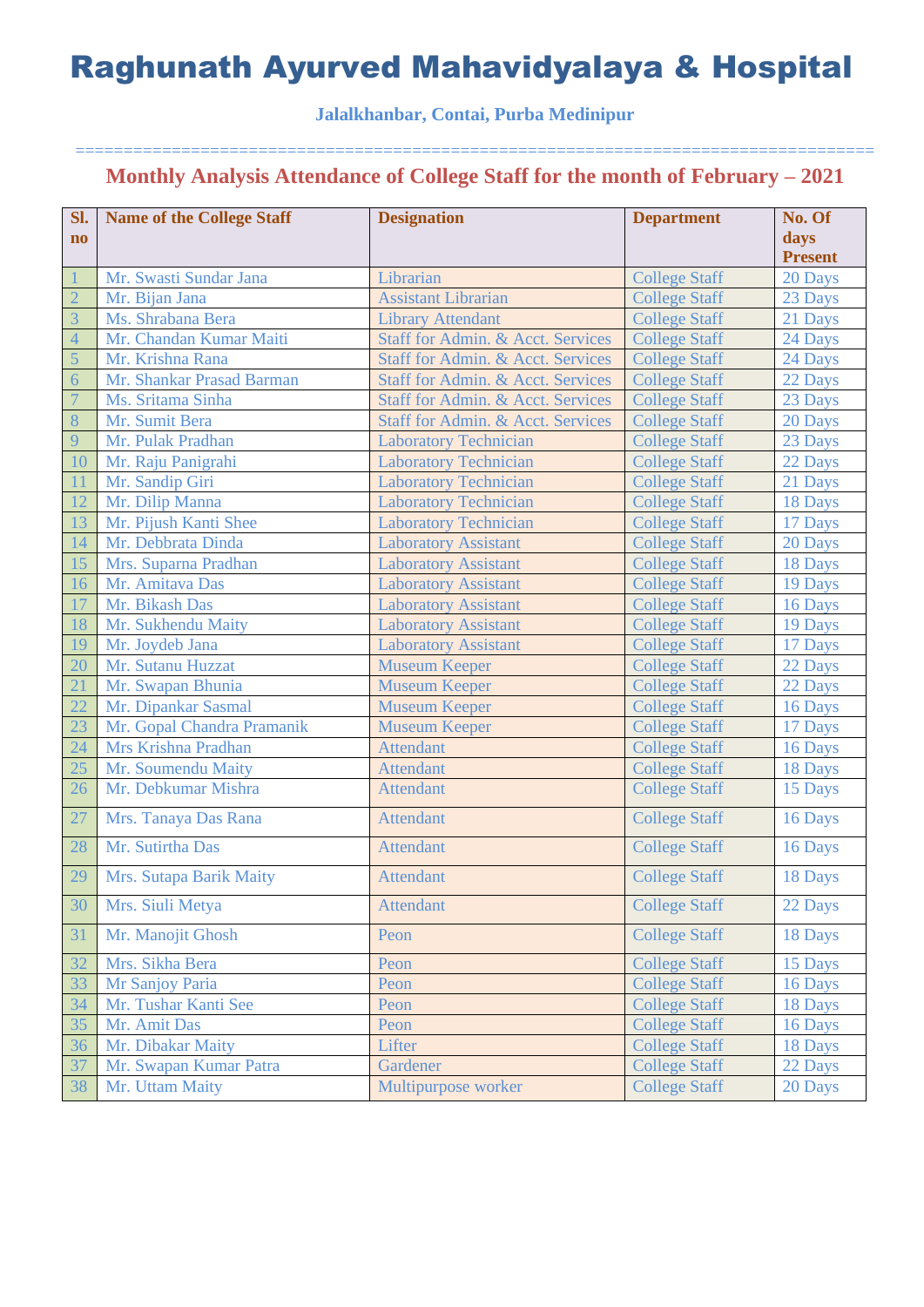### **Jalalkhanbar, Contai, Purba Medinipur**

| Sl.                    | <b>Name of the College Staff</b> | <b>Designation</b>                         | <b>Department</b>     | No. Of         |
|------------------------|----------------------------------|--------------------------------------------|-----------------------|----------------|
| $\mathbf{n}\mathbf{o}$ |                                  |                                            |                       | days           |
|                        |                                  |                                            |                       | <b>Present</b> |
| $\mathbf{1}$           | Prof.(Dr.) Sushil Kumar Nath     | <b>Hospital Superintendent</b>             | <b>Hospital Staff</b> | 20 Days        |
| $\overline{2}$         | Dr. Asitananda Das               | <b>Deputy Medical Superintendent</b>       | <b>Hospital Staff</b> | 20 Days        |
| $\overline{3}$         | Mrs. Sulekha Bera                | <b>Matron</b>                              | <b>Hospital Staff</b> | 20 Days        |
| $\overline{4}$         | Mrs. Chinmoye Maity              | <b>Assistant Matron</b>                    | <b>Hospital Staff</b> | 19 Days        |
| 5                      | Mrs. Safali Jana Pradhan         | <b>Assistant Matron</b>                    | <b>Hospital Staff</b> | 19 Days        |
| $\overline{6}$         | Mrs. Anuradha Manna              | <b>Stuff Nurses</b>                        | <b>Hospital Staff</b> | 20 Days        |
| $\overline{7}$         | Ms. Nilam Khatun                 | <b>Stuff Nurses</b>                        | <b>Hospital Staff</b> | 21 Days        |
| $8\phantom{1}$         | Mrs. Snigdha Panigrahi           | <b>Stuff Nurses</b>                        | <b>Hospital Staff</b> | 22 days        |
| 9                      | Mrs. Muslima Khatin              | <b>Stuff Nurses</b>                        | <b>Hospital Staff</b> | 22 Days        |
| 10                     | Mrs. Mallika Jana Patra          | <b>Stuff Nurses</b>                        | <b>Hospital Staff</b> | 22 Days        |
| 11                     | Mrs. Sandipa Jana Huzzat         | <b>Stuff Nurses</b>                        | <b>Hospital Staff</b> | 20 Days        |
| 12                     | Mrs. Krishna Giri Manna          | <b>Stuff Nurses</b>                        | <b>Hospital Staff</b> | 21 Days        |
| 13                     | Mrs. Sandhya Pradhan             | <b>Stuff Nurses</b>                        | <b>Hospital Staff</b> | 20 Days        |
| 14                     | Mrs. Sabita Majhi Pramanik       | <b>Stuff Nurses</b>                        | <b>Hospital Staff</b> | 20 Days        |
| 15                     | Mrs. Dipannita Mandal Jana       | <b>Stuff Nurses</b>                        | <b>Hospital Staff</b> | 20 Days        |
| 16                     | Mrs. Sarmitha Jana               | <b>Stuff Nurses</b>                        | <b>Hospital Staff</b> | 19 Days        |
| 17                     | Mrs. Sadhana Maity               | <b>Stuff Nurses</b>                        | <b>Hospital Staff</b> | 21 Days        |
| 18                     | Mrs. Kanan Deb                   | <b>Stuff Nurses</b>                        | <b>Hospital Staff</b> | 16 Days        |
| 19                     | Mr. Joydeb Manik                 | Ward Boy / Aya                             | <b>Hospital Staff</b> | 22 Days        |
| 20                     | Mr. Arup Payra                   | Ward Boy / Aya                             | <b>Hospital Staff</b> | 21 Days        |
| 21                     | Mr. Somnath Meikap               | Ward Boy / Aya                             | <b>Hospital Staff</b> | 16 Days        |
| 22                     | Mrs. Radha Rani Maity Panja      | Ward Boy / Aya                             | <b>Hospital Staff</b> | 19 Days        |
| 23                     | Mrs. Saptami Bera Pradhan        | Ward Boy / Aya                             | <b>Hospital Staff</b> | 22 Days        |
| 24                     | Mr. Pijush Pradhan               | Workers                                    | <b>Hospital Staff</b> | 17 Days        |
| 25                     | Mr. Bapi Das                     | Ward Boy / Aya (Others)                    | <b>Hospital Staff</b> | 19 Days        |
| 26                     | Ms. Namita Rani Das              | Ward Boy / Aya (Others)                    | <b>Hospital Staff</b> | 20 Days        |
| 27                     | Mrs. Sila Guchhait Jana          | Ward Boy / Aya                             | <b>Hospital Staff</b> | 21 Days        |
| 28                     | Mr. Chandan Das                  | Pharmacist                                 | <b>Hospital Staff</b> | 22 Days        |
| 29                     | Mr. Kazi M M Mohiuddin Ahamed    | Pharmacist                                 | <b>Hospital Staff</b> | 18 Days        |
| 30                     | Mrs. Madhuriya Naskar            | Pharmacist                                 | <b>Hospital Staff</b> | 19 Days        |
| 31                     | Mr. Soumitra Das Mahapatra       | Pharmacist                                 | <b>Hospital Staff</b> | 20 Days        |
| 32                     | Mrs. Sefali Shit                 | <b>Dresser</b>                             | <b>Hospital Staff</b> | 21 Days        |
| 33                     | Mr. Tapan Das                    | <b>Dresser</b>                             | <b>Hospital Staff</b> | 18 Days        |
|                        |                                  |                                            |                       |                |
| 34                     | Mr.Swapan Jana                   | <b>Store Keeper</b>                        | <b>Hospital Staff</b> | 22 Days        |
| 35                     | Mr. Debansu Ghorai               | Office Staff (for Registration,<br>Record) | <b>Hospital Staff</b> | 23 Days        |
| 36                     | Mr. Arun Jana                    | Office Staff (for Registration,<br>Record) | <b>Hospital Staff</b> | 20 Days        |
| 37                     | Mr. Suman Maity                  | Office Staff (for Registration,<br>Record) | <b>Hospital Staff</b> | 19 Days        |
| 38                     | Mrs. Sima Dolai                  | Office Staff (for Registration,<br>Record) | <b>Hospital Staff</b> | 21 Days        |
| 39                     | Mr. Somnath Sasmal               | <b>Dark Room Attainder</b>                 | <b>Hospital Staff</b> | 17 Days        |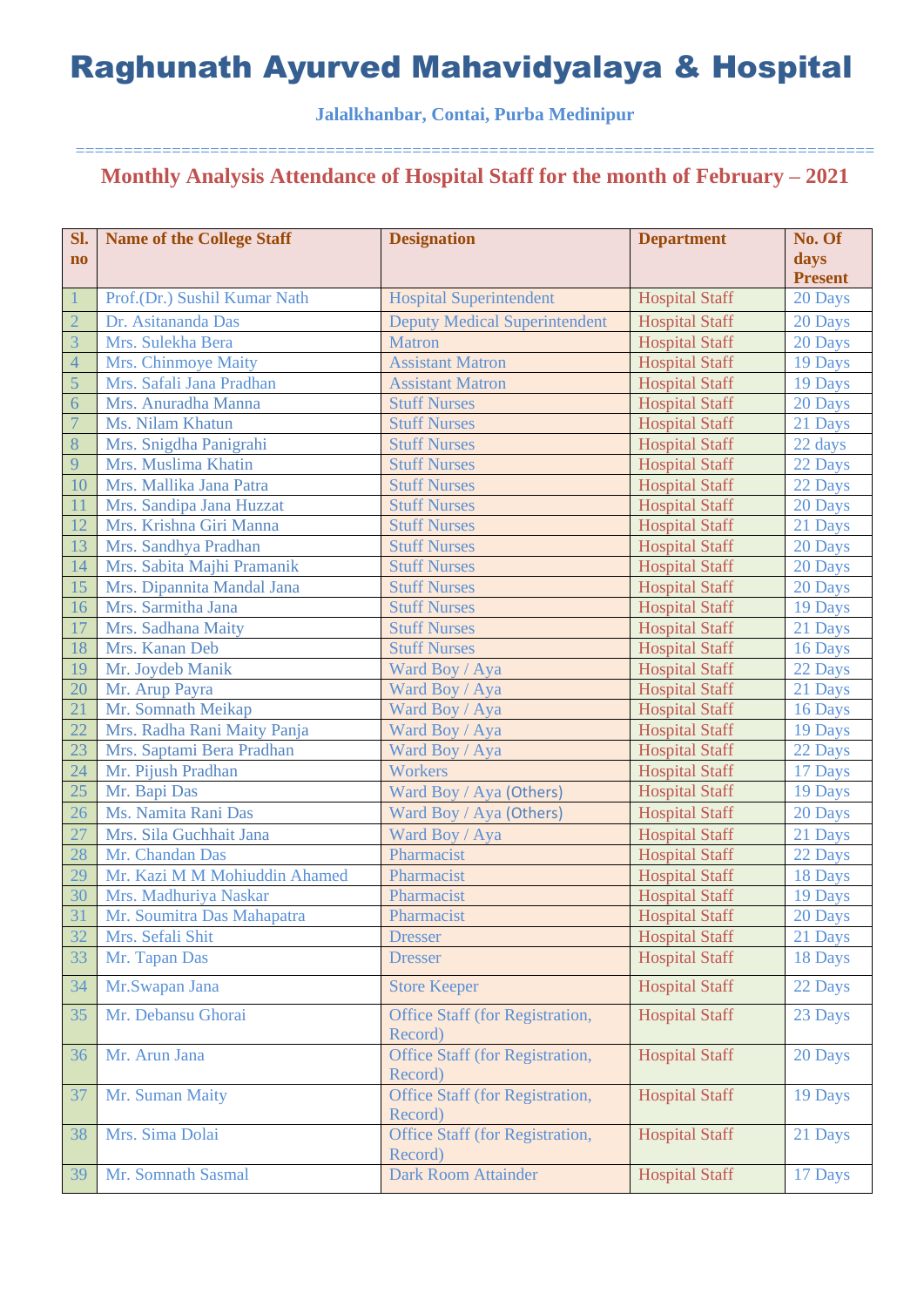### **Jalalkhanbar, Contai, Purba Medinipur**

| Sl.<br>$\mathbf{n}\mathbf{o}$ | <b>Name of the College Staff</b> | <b>Designation</b>                                           | <b>Department</b>     | No. Of<br>days            |
|-------------------------------|----------------------------------|--------------------------------------------------------------|-----------------------|---------------------------|
| 40                            | Mr. Satyabrata Nanda             |                                                              | <b>Hospital Staff</b> | <b>Present</b><br>22 Days |
|                               |                                  | <b>Staff for Pancakarma Therapy</b><br>Section for OPD & IPD |                       |                           |
| 41                            | Mr. Prabir Kumar Jana            | <b>Staff for Pancakarma Therapy</b>                          | <b>Hospital Staff</b> | 20 Days                   |
|                               |                                  | Section for OPD & IPD                                        |                       |                           |
| 42                            | Mrs. Durga Rana Jana             | <b>Staff for Pancakarma Therapy</b>                          | <b>Hospital Staff</b> | 17 Days                   |
|                               |                                  | Section for OPD & IPD                                        |                       |                           |
| 43                            | Mrs. Madhusri Maity Shee         | <b>Staff for Pancakarma Therapy</b>                          | <b>Hospital Staff</b> | 21 Days                   |
|                               |                                  | Section for OPD & IPD                                        |                       |                           |
| 44                            | Mr. Nityananda Maity             | <b>OT</b> Attainder                                          | <b>Hospital Staff</b> | 17 Days                   |
| 45                            | Mr. Koushik Jana                 | <b>OT</b> Attainder                                          | <b>Hospital Staff</b> | 22 Days                   |
| 46                            | Dr. Surajit Jana                 | <b>Emergency Medical Officer</b>                             | <b>Hospital Staff</b> | 21 Days                   |
| 47                            | Dr. Raghunath Das                | <b>Emergency Medical Officer</b>                             | <b>Hospital Staff</b> | 20 Days                   |
| 48                            | Dr. Pratap Chandra Ghorai        | <b>RMO &amp; RSMO</b>                                        | <b>Hospital Staff</b> | 22 Days                   |
| 49                            | Dr. Amrit Kumar Nanda            | <b>RMO &amp; RSMO</b>                                        | <b>Hospital Staff</b> | 17 Days                   |
| 50                            | Dr. Mukul Kumar Pahari           | <b>RMO &amp; RSMO</b>                                        | <b>Hospital Staff</b> | 20 Days                   |
| 51                            | Dr. Bibhuti Ranjan Ojha          | <b>RMO &amp; RSMO</b>                                        | <b>Hospital Staff</b> | 19 Days                   |
| 52                            | Dr. Arnab Bhattachariya          | <b>RMO &amp; RSMO</b>                                        | <b>Hospital Staff</b> | 21 Days                   |
| 53                            | Dr. Anulipi Pal                  | <b>RMO &amp; RSMO</b>                                        | <b>Hospital Staff</b> | 18 Days                   |
| 54                            | Dr. Lipika Maity                 | <b>RMO &amp; RSMO</b>                                        | <b>Hospital Staff</b> | 21 Days                   |
| 55                            | Dr. Suman Maity                  | <b>RMO &amp; RSMO</b>                                        | <b>Hospital Staff</b> | 18Days                    |
| 56                            | Dr. Bristilina Panda             | <b>RMO &amp; RSMO</b>                                        | <b>Hospital Staff</b> | 19 Days                   |
| 57                            | Dr. Mouli Acharya                | <b>RMO &amp; RSMO</b>                                        | <b>Hospital Staff</b> | 17 Days                   |
| 58                            | Dr. Surjani Gurai                | <b>RMO &amp; RSMO</b>                                        | <b>Hospital Staff</b> | 20 Days                   |
| 59                            | Dr. Sushil Kumar Nath            | <b>Consultants (Teachers Of Clinical</b>                     | <b>Hospital Staff</b> | 20 Days                   |
|                               |                                  | Departments including Swasthavritta                          |                       |                           |
|                               |                                  | & Yoga Department)                                           |                       |                           |
| 60                            | Dr. Subhalakshi Maity            | Prosuti evum Stri Roga Specialist                            | <b>Hospital Staff</b> | 23 Days                   |
|                               |                                  | (Teachers of Prosuti evum Stri Roga<br>Depertment)           |                       |                           |
| 61                            | Dr. Debashri Maiti               | <b>Consultants (Teachers Of Clinical</b>                     | <b>Hospital Staff</b> | 20 Days                   |
|                               |                                  | Departments including Swasthavritta                          |                       |                           |
|                               |                                  | & Yoga Department)                                           |                       |                           |
| 62                            | Dr. Krushnasish Panda            | <b>Yoga Teacher or Expert (from</b>                          | <b>Hospital Staff</b> | 21 Days                   |
|                               |                                  | Swasthavritta & Yoga Department)                             |                       |                           |
| 63                            | Dr. Sumanta Kumar Behera         | <b>Consultants (Teachers Of Clinical</b>                     | <b>Hospital Staff</b> | 23 Days                   |
|                               |                                  | Departments including Swasthavritta                          |                       |                           |
|                               |                                  | & Yoga Department)                                           |                       |                           |
| 64                            | Dr. Dilip Kumar Das              | <b>Consultants (Teachers Of Clinical</b>                     | <b>Hospital Staff</b> | 20 Days                   |
|                               |                                  | Departments including Swasthavritta                          |                       |                           |
|                               |                                  | & Yoga Department)                                           |                       |                           |
| 65                            | Dr. Bankim Chandra Senapati      | <b>Consultants (Teachers Of Clinical</b>                     | <b>Hospital Staff</b> | 21 Days                   |
|                               |                                  | Departments including Swasthavritta                          |                       |                           |
|                               |                                  | & Yoga Department)                                           |                       |                           |
| 66                            | Dr. Sapan Kumar Das              | <b>Consultants (Teachers Of Clinical</b>                     | <b>Hospital Staff</b> | 21 Days                   |
|                               |                                  | Departments including Swasthavritta                          |                       |                           |
|                               |                                  | & Yoga Department)                                           |                       |                           |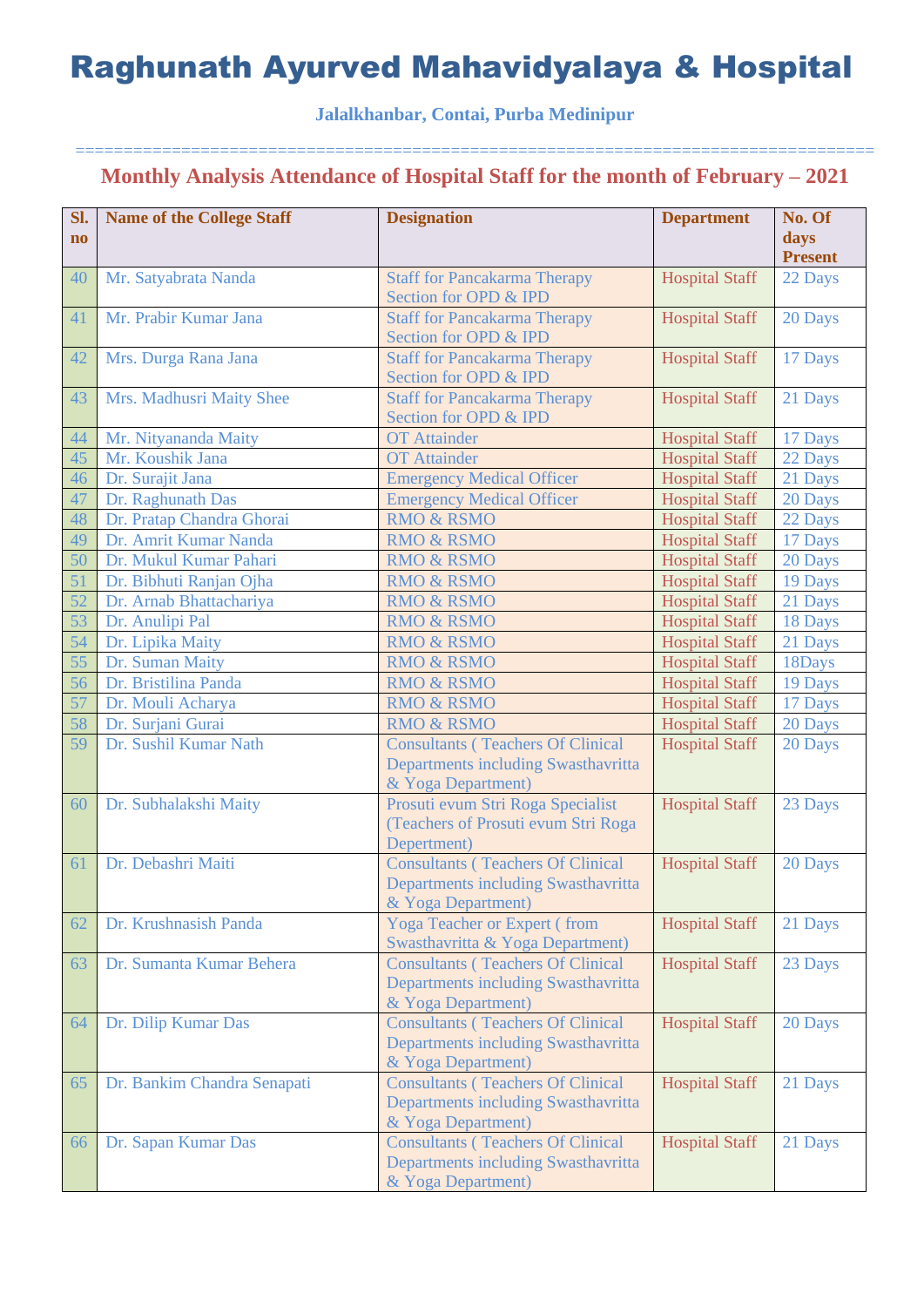**Jalalkhanbar, Contai, Purba Medinipur**

| SI.<br>$\mathbf{n}\mathbf{o}$ | <b>Name of the College Staff</b> | <b>Designation</b>                                             | <b>Department</b>     | No. Of<br>days |
|-------------------------------|----------------------------------|----------------------------------------------------------------|-----------------------|----------------|
|                               |                                  |                                                                |                       | <b>Present</b> |
| 67                            | Dr. Durbadal Majumdar            | Shalya & Ksharsutra Therapy                                    | <b>Hospital Staff</b> | 22 Days        |
|                               |                                  | Specialists (Teacher Of Shalya<br>Department)                  |                       |                |
| 68                            | Dr. Suman Kundu                  | <b>Consultants (Teachers Of Clinical</b>                       | <b>Hospital Staff</b> | 22 Days        |
|                               |                                  | Departments including Swasthavritta                            |                       |                |
|                               |                                  | & Yoga Department)                                             |                       |                |
|                               | Dr. Sachindra Mohanta            | <b>Consultants (Teachers Of Clinical</b>                       | <b>Hospital Staff</b> | 20 Days        |
| 69                            |                                  | Departments including Swasthavritta<br>& Yoga Department)      |                       |                |
| 70                            | Dr. Nitai Senapati               | <b>Consultants (Teachers Of Clinical</b>                       | <b>Hospital Staff</b> | 20 Days        |
|                               |                                  | Departments including Swasthavritta                            |                       |                |
|                               |                                  | & Yoga Department)                                             |                       |                |
| 71                            | Dr. Santanu Panda                | <b>Consultants (Teachers Of Clinical</b>                       | <b>Hospital Staff</b> | 22 Days        |
|                               |                                  | Departments including Swasthavritta                            |                       |                |
| 72                            | Dr. Dipanjan Jana                | & Yoga Department)<br><b>Consultants (Teachers Of Clinical</b> | <b>Hospital Staff</b> | 21 Days        |
|                               |                                  | Departments including Swasthavritta                            |                       |                |
|                               |                                  | & Yoga Department)                                             |                       |                |
| 73                            | Dr. Bidhan Roy                   | Panchakarma Specialists (Teachers of                           | <b>Hospital Staff</b> | 20 Days        |
|                               |                                  | <b>Panchakarma Teaching Department)</b>                        |                       |                |
| 74                            | Dr. Sayantika Bandyopadhyay      | <b>Consultants (Teachers Of Clinical</b>                       | <b>Hospital Staff</b> | 15 Days        |
|                               |                                  | Departments including Swasthavritta<br>& Yoga Department)      |                       |                |
| 75                            | Dr. Phalguni Bhattacharya        | <b>Consultants (Teachers Of Clinical</b>                       | <b>Hospital Staff</b> | 20 Days        |
|                               |                                  | Departments including Swasthavritta                            |                       |                |
|                               |                                  | & Yoga Department)                                             |                       |                |
| 76                            | Mr. Kafirul Sk                   | X-ray Technician or Radiographer                               | <b>Hospital Staff</b> | 22 Days        |
| 77                            | Dr. Rishi Das                    | Physiotherapist (Part – Time)                                  | <b>Hospital Staff</b> | 12 Days        |
| 78                            | Dr. Rupa Jana                    | Radiologist (Part – Time)                                      | <b>Hospital Staff</b> | 8 Days         |
| 79                            | Dr. Subhasish Pradhan            | Dentist (Part – Time)                                          | <b>Hospital Staff</b> | 10 Days        |
| 80                            | Dr. Partha Pratim Das            | Anaesthesiologist (Part – Time)                                | <b>Hospital Staff</b> | 6 Days         |
| 81                            | Dr. Ardhendu Sekhar Hazra        | Paediatrician (Part – Time)                                    | <b>Hospital Staff</b> | 4 Days         |
| 82                            | Dr. Prakiti Ranjan Roy           | Pathologist (Part – Time)                                      | <b>Hospital Staff</b> | 8 Days         |
| 83                            | Dr. Sattyam Maity                | <b>Ophthalmologist (Part – Time)</b>                           | <b>Hospital Staff</b> | 4 Days         |
| 84                            | Dr. Promod Pramanik              | Obstetrician & Gynaecologist (Part – Time)                     | <b>Hospital Staff</b> | 10 Days        |
| 85                            | Dr. Sayan Hazra                  | Medicine Specialist (Part – Time)                              | <b>Hospital Staff</b> | 8 Days         |
| 86                            | Dr. Samir Kumar Dey              | Surgical Specialist (Part – Time)                              | <b>Hospital Staff</b> | 6 Days         |
| 87                            | Mrs.Jhuma Das                    | Panchakarma Asst                                               | <b>Hospital Staff</b> | 20 Days        |
| 88                            | Mrs. Rekha Ghosh                 | Midwife                                                        | <b>Hospital Staff</b> | 18 Days        |
| 89                            | Mrs. Sabina Khatun               | Laboratory Technician                                          | <b>Hospital Staff</b> | 20 Days        |
| 90                            | Mr. Nimai Bar                    | <b>Workers</b>                                                 | <b>Hospital Staff</b> | 20 Days        |
| 91                            | Mr. Kanchan Pradhan              | <b>Workers</b>                                                 | <b>Hospital Staff</b> | 22 Days        |
| 92                            | Mr. Anupam Das                   | <b>Analytical Chemist (Part Time)</b>                          | <b>Hospital Staff</b> | 12 Days        |
| 93                            | Mrs. Poushali Pramanik           | Microbiologist                                                 | <b>Hospital Staff</b> | 17 Days        |